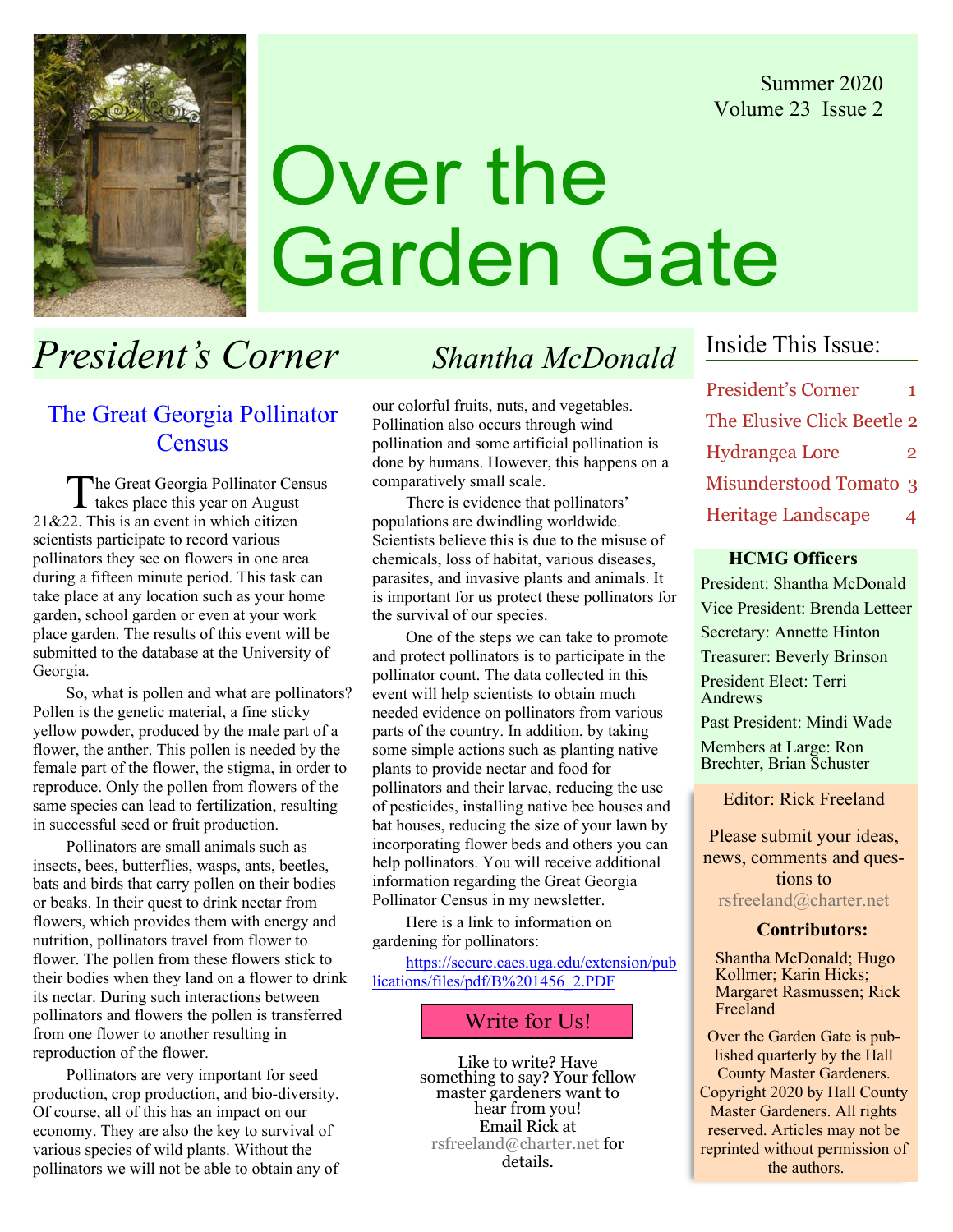# The Elusive Click Beetle Hugo Kollmer

I recently had my first encoun-<br>ter with an Eastern Eyed Click ter with an Eastern Eyed Click Beetle, lying on our patio, with legs retracted, withdrawn and apparently dead. From eight feet away, this curiosity, with its glossy exoskeleton, resembled a piece of costume jewelry. I reached down and picked it up. A moment later, I felt movement and heard a distinct click. Studying this mysterious object, I concluded it was undoubtedly an insect. I set it down and watched. Within a few minutes, the beetle's legs quickly extended and then it crept off among a group of ferns.

### Adult Eastern Eyed Click Beetle Alaus oculatus



Nearly two inches long, the Eastern Eyed Click Beetle (Alaus oculatus) is commonly referred to as the Big Eyed Click Beetle. Click beetles

# Hydrangea Daydreaming The Rick Freeland

Hydrangeas are deciduous summer flowering shrubs, sporting bold, globe-shaped blooms, pendulous blossoms, or dainty flowers resembling lacey cap. Species flower colors range from deep blue to hot pink to white to pale green.

Of the twenty-three hydrangea species, five are cultivated in the United States.

Hydrangea macrophylla (Bigleaf Hydrangea) has a unique design characteristic—you can change the color of its flowers. Depending on your soil's pH, Bigleaf flowers can be deep blue or vivid pink.

Other plants, like Hydrangea quercifolia (Oakleaf Hydrangea), have panicle-shaped white flowers that, in time, fade to a pink-tinged lavender. As a native understory plant, Oakleaf hydrangea looks perfectly at home planted at the edge of the woods. In the fall, the plant's foliage turns a deep, rich red. That, along with a cinnamon

are the acrobats of the insect world in that if they are turned over on their back they are able to flip themselves in the air and land on their feet.

Harmless, the Eastern Eyed Click Beetle is a quite interesting and eye catching insect both because it is pretty large (longer than an inch) and has those beautiful pair of eyes adorning the back of its head. Don't be deceived, though, these are not the real eyes of the beetle.

This formally attired gray and black and white insect is one of the largest of the 800 Click Beetle Family (Elateridae). Other Click beetles can be found across the eastern U.S., as far west as Texas, but they lack its unique traits. Huge eyespots on its pronotum make it one of the most easily identified beetles. These are "false eyes, likely an adaptation to scare off potential predators. The true eyes of the Eyed Click Beetle are much smaller and located at the bases of its heavily saw toothed antennae.

Occasionally, an adult Click Beetle will take flight during its midair maneuver, but more often it simply falls back to earth. If it lands on its back the beetle may "click" or it may tightly tuck its legs and anten-

nae and "play possum" until the predator loses interest. Eventually, it will wander off, perhaps looking for a meal such as flowers, nectar or leaf sap.



Click Beetles, like bees, ants, butterflies, and some other insect orders, stage (complete) metamorphosis; egg, larva, pupa, and adult. Larvae, with their elongated shape and hard exoskeletons, live in soil for as long as five years.

Although its cousins cause significant damage to the roots of agricultural and horticultural plants, larvae of the Eastern Eyed Click Beetle (wireworms) consume noxious larvae, including those of wood-boring beetles, flies, and other pests.

brown exfoliating bark exposed in winter when the plant sheds its leaves, makes Oakleaf Hydrangea interesting in every season.

Hydrangea paniculata 'Grandiflora' (Pee Gee Hydrangea) and Hydrangea arboreceans 'Annabelle' (Smooth Hydrangea) each have showy white flowers. And Annabelle, with its huge mophead blooms, works especially well as a specimen plant.

Hydrangea anomola petiolaris (Climbing Hydrangea) is a true climbing vine, and will eventually cover a trellis, arbor, or other garden structure—even a tree. It's a lacecap hydrangea, sporting white blooms.

Flowers aren't the only assets hydrangeas bring to a garden design. Their loose, rounded forms (averaging about 4' high and just as wide) are perfect for low screens and massing. The plants also work well used in mixed borders.

If given room to grow and allowed to keep their natural form, massed hydrangeas can make a vivid statement planted in front of privacy fences or lining walkways and paths. Or position them behind a patio or along property lines, where their structural forms can help define space.

A mature hydrangea can be showy, and makes a good stand-alone specimen plant that draws the eye. Place one at the end of a walkway, or in front of a stand of conifers for a premium accent. Their medium-coarse textures are perfect foils for finer-textured plants.

Hydrangeas also make wonderful container plants and cut flowers.

Versatile hydrangeas serve both functional and aesthetic purposes. Their many design characteristics make them excellent choices for most any landscape design.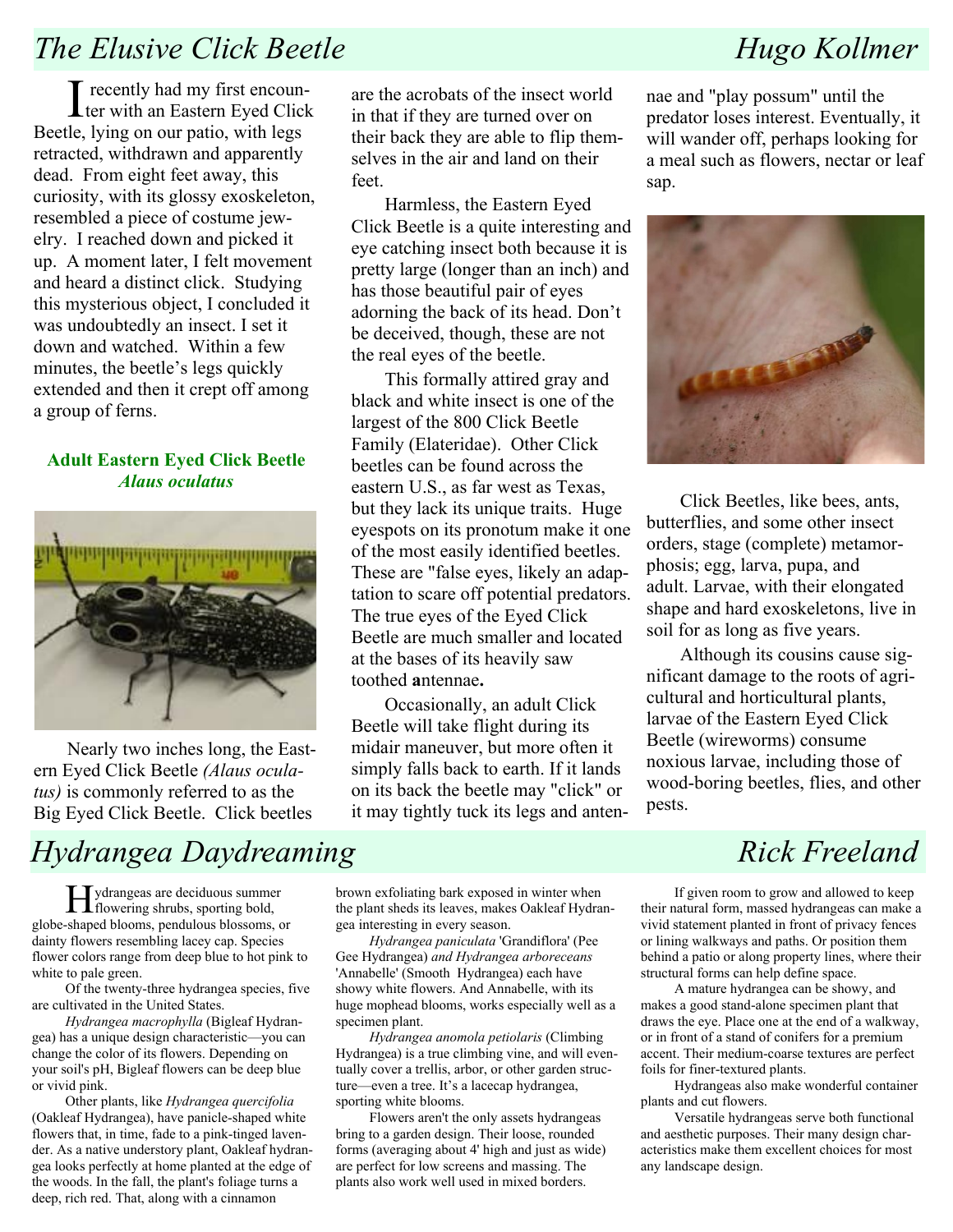Tomatoes, which most consider quintessentially Italian, actually originated in South and Central America, where they are still found in the wild. The native fruit is the size of a pea. Over time, the tomato has been hybridized and cultivated but this plant sure did have a bad reputation early on. Mostly because the plant resembled deadly nightshade. Early botanists recognized the relationship of the tomato plant with the 'Solanaceae' family, deriving from the nightshade plants. This family also contains potatoes, chili peppers and eggplants; however, at the time, Europeans were only familiar with the eggplant. All the others came from the New World and were considered suspect.

The Italians, famous for using tomatoes in their cuisine, only used the tomato as table decoration well into the 17th century

In 1597, when the tomato was introduced in England and North America, it was viewed as unhealthy and poisonous, unfit to eat. As breeding advances were made in Spain and Italy this view slowly changed.

The tomato was also known as a poisonous apple because some aristocrats ate the fruit and died. We now know that they really died from their pewter plates which contained lead.

The first references to tomatoes in the North American colonies was

printed in 1710, placing tomatoes in the Carolinas. The tomato became an acceptable, edible fruit in many regions. Word of the tomato spread slowly and with it many myths and questions from farmers, who knew how to grow them but not how to cook them. By 1822 hundreds of tomato recipes appeared in print.



In the 1830's in New York, the tomato was thought to be poisonous because of an infestation of the tomato horn worm [larva stage of sphynx moth]. It wasn't thought that the caterpillar was toxic but that it poisoned the tomatoes as they crawled over the plant.

During the Civil War, canneries boomed, filling contracts to feed the Union army. Tomatoes grew quickly and held up well during the canning process. After the war, demand for canned products grew, which meant that more farmers needed to grow them.

In 1887 U.S. tariff law imposed a 10% tax on vegetables, but none on fruit. A Manhattan wholesaler, John Nix, sued the New York tax collector claiming tomatoes were really a fruit and not a vegetable. The case was filed in 1887 and made its way to the Supreme Court in 1893. In the case witnesses read from dictionaries and definitions for 'fruits' and 'vegetables' but ultimately the court unanimously ruled that although botanically speaking tomatoes were technically fruits (berries), in everyday life vegetables were things usually served at dinner and not like fruits that were generally served as dessert.

But that doesn't mean the question is really settled. Several states such as Tennessee and Ohio rebelled, making the tomato their state fruit. New Jersey made it their state vegetable. And then Arkansas has made it both their state fruit and vegetable. So, you decide.

Throughout the 19<sup>th</sup> century the tomato has made its way into the hearts and homes of Americans. In the 1870s & 80s seed catalogues began to offer more varieties and in 1897 Campbell Soup came out with condensed tomato soup, securing the tomatoes' place in our culinary history.

### Know Your 'Maters Rick Freeland

Not all tomato plants are created equal. It pays to know your 'mater before planting.

Determinate variety tomatoes (or "bush" tomatoes) grow to a certain bushy height and growth ceases. Fruits on a determinate plant will normally all ripen at approximately the same time, likely spanning just a few weeks. A determinate variety still may need support (unless it is a dwarf), but since the plants don't grow too large, tomato cages or small stakes should suffice. Determinate tomatoes are great for growing in tomatoes within a small space, and fruiting in a relative short period makes canning a snap.

Indeterminate tomatoes (or "vine" types) keep growing and producing fruit until the first frost kills the plant. They can grow really large, averaging 6 feet, but some varieties may reach 12 feet or higher. Indeterminate tomato plants require substantial staking to support their weight. Indeterminates will continue to bloom and produce fruit throughout the growing season, enabling you to prolong your fresh tomato feast.

# What the Heck? CEC

Cation Exchange Capacity (CEC) is a measure of how much fertilizer a soil can hold and release over time. High CEC is good. It means your soil will hold a lot of fertilizer. Clay soils have high CEC. Low CEC means you will have to fertilize more often. Sandy soils have low CEC.